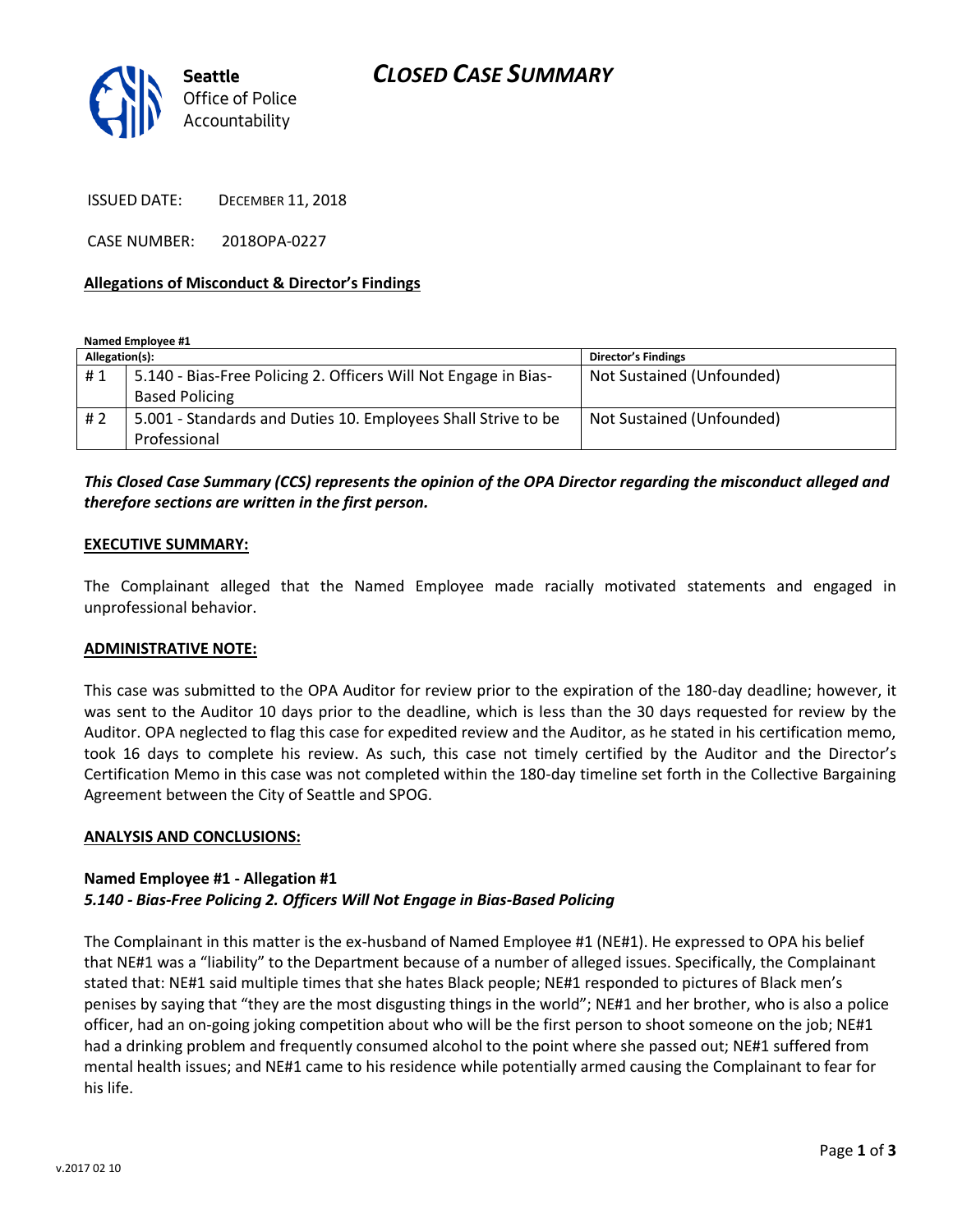

# *CLOSE CASE SUMMARY*

OPA CASE NUMBER: 2018OPA-0227

During its investigation, OPA interviewed both the Complainant and NE#1. The Complainant reiterated and expounded on the allegations detailed above. He also added allegations that NE#1 drove drunk and that she illegally gave people prescription pills.

NE#1 denied that she ever threatened the Complainant. She recalled the incident that the Complainant referenced and stated that it did not occur as he described. She told OPA that, after she reached a divorce settlement with the Complainant, he told her that she needed to return her wedding ring to him. NE#1 described that he threatened to file an OPA complaint against her if she did not do so. She stated that, when she ignored his demands, the Complainant continued to harass her. She then obtained a no-contact order against him. NE#1 contended that she did not engage in any of the behavior identified by the Complainant and that she did not suffer from mental illness, alcoholism, or anger issues. She also stated that she did not drive drunk or give others prescription pills. She further denied making comments to her brother about who was going to shoot someone first. She lastly denied making any of the racially motivated statements attributed to her by the Complainant.

OPA obtained the documentation relating to the no contact order obtained by NE#1 against the Complainant. NE#1 initiated a criminal report after the Complainant initiated this OPA complaint. In that report, NE#1 referenced the threat made by the Complainant to reveal her personal information to OPA. She further described ongoing harassing behavior on the Complainant's part. Included in this documentation were two emails from the Complainant to NE#1, wherein he stated that if she did not "go back to the original settlement agreement" he would disclose NE#1's "hidden issues." He told NE#1 that if she did revert to the original settlement agreement, he would "go away" and "keep all of [NE#1's] secrets."

SPD policy prohibits biased policing, which it defines as "the different treatment of any person by officers motivated by any characteristic of protected classes under state, federal, and local laws as well other discernible personal characteristics of an individual." (SPD Policy 5.140.) This includes different treatment based on the race of the subject. (*See id*.)

The alleged course of conduct by NE#1 that was detailed by the Complainant would, if true, be very concerning. However, there is no evidence aside from the Complainant's testimony establishing his claims. Indeed, virtually all of the facts in this case are disputed. The Complainant claims ongoing racist and unprofessional behavior on NE#1's part. NE#1 denies these allegations and, instead, contends that the Complainant's claims are motivated by her refusal to give him her wedding ring. Normally, given these disputes of fact, I would deem this allegation inconclusive. However, here, I reach the determination that this allegation is unfounded based on one significant piece of evidence – the emails sent by the Complainant to NE#1. I construe those emails to constitute a threat to NE#1 that if she did not comply with the Complainant's demands, he would reveal her personal information. The fact that this threat was made diminishes the Complainant's credibility in OPA's estimation. It, accordingly, provides the basis for my recommendation that this allegation be Not Sustained – Unfounded.

Recommended Finding: **Not Sustained (Unfounded)**